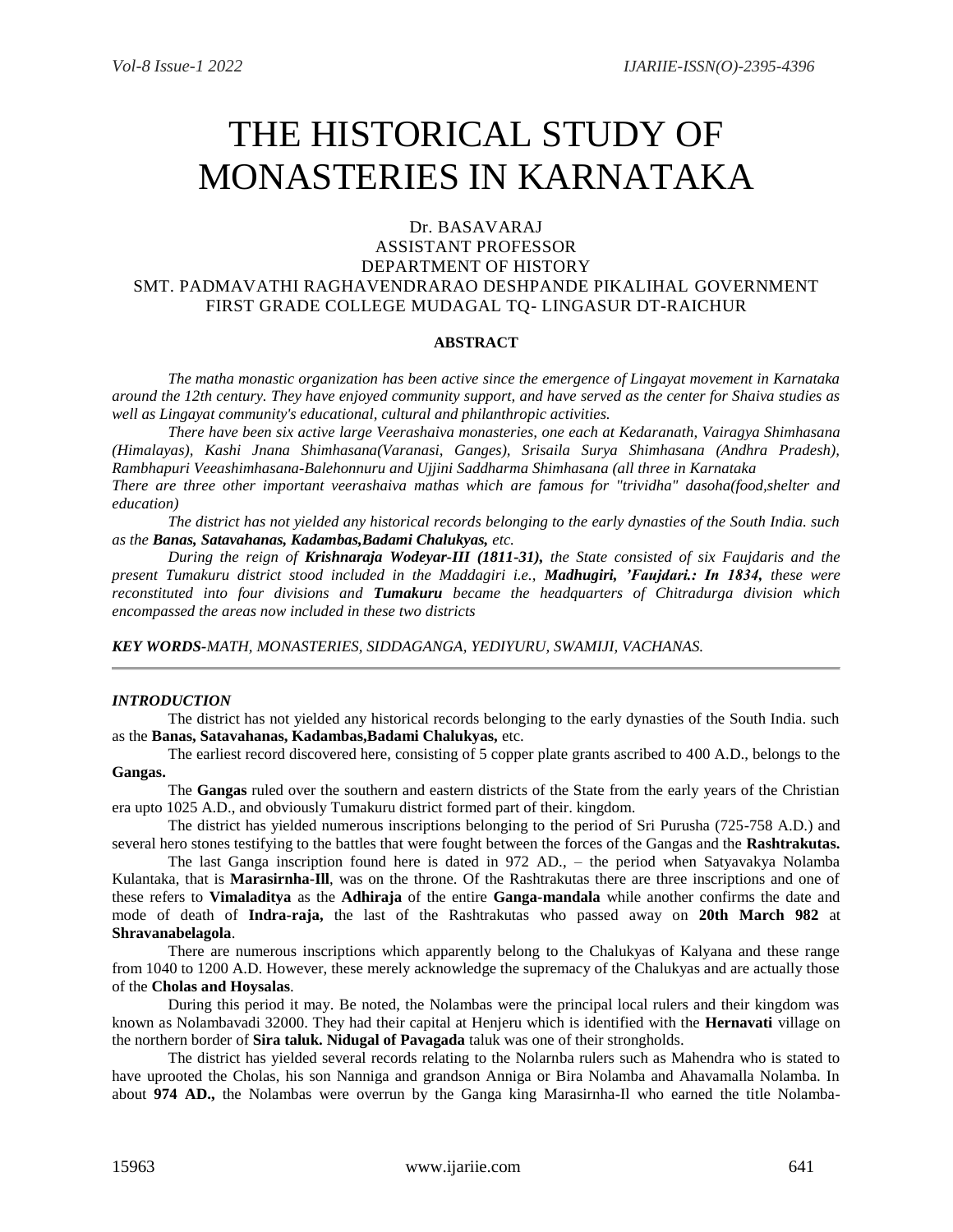Kulantaka, The Cholas who appear to have wielded supreme power in this region from **1000 AD., to 1070 AD.,** were over-fun by the **Hoysalas.**

The earliest Hoysala inscription found in the district is dated in 1078 AD. Hoysala king Vishnuvardhana is stated to have been in possession of both Gangavadi-96000 and **Nolambavadi-32000.**

During the Hoysala supremacy also different tracts of this district were being administered by different local chiefs. For instance, an inscription dated in 1151 AD., states that a chief named Guli Bachi was ruling Marugerenad in Kaidala near Tumakuru.

He built the temples of **Gangcshvara, Narayana** and **Chalavarishvara at Kaidala**. The Vijayanagara empire gradually absorbed the Hoysala dominions including this district. The earliest of the Vijayanagara inscriptions found in Tumakuru district refers to the reign of **Bukka Raya (1344-77 AD.). and is dated III 1354 AD.**

During the 15th and 16th centuries, the **Vijayanagara** kings granted various tracts of lands to their vassal chiefs bearing different titles, in recognition of the services rendered. Some of the petty principalities already in existence were allowed to continue to administer their traditionally acquired territories. Among such feudatory principalities that arose in this district a mention may be made of those with their headquarters at **Nidugal, Holavanahalli, Madhugiri** and **Hagalavadi.**

The Nidugal chiefs were the descendants of **Harati Tippa Nayaka** whose possessions were in the northeast of the Chitradurga district. One of the inscriptions found in Pavagada taluk describes him as ruling from Nidugal hill fort. He divided his territory among his seven sons.

But on invasion of their share of the country by the Bijapur army, the descendants of the family retired to Nidugal fort under the leadership of **Thimmanna Nayaka** who had lost **Dodderi.** 

This family remained at Nidugal for a long time paying tributes to the Subedar of Sira. In 1761 A.D., when Sira was captured by **Haidar Ali,** the Nidugal chief also submitted himself to the conquerer and agreed to abide by the conditions imposed on him. This chief, Thimmanna Nayaka, was later compelled by Tipu Sultan to relinquish his rights over the territory. His sons were taken prisoners and lodged at **Shrirangapattana** where they were ultimately put to death by the British.

The **Holavanahall**i family was founded by Baire Gowda, said to be one of those that settled at Avati during the l5th century. This chiefdom was soon taken over by the chief of Magadi who gave it away to his own brother **Ankana Gowda.**

The dispossessed chief joined the Sira court where he was well received and invested with an important command. His younger son however sought the help of the chief of Doddaballapur who captured **Holavanahalli** and placed the administration in the hands of the **Sanna Baiche Gowda.**

But within the next couple of years a Sira army attacked and captured Doddaballapur, The former chief, Baire Gowda, who had gone over to Sira court fell in the Siege and his eldest son **Dodda Baiche Gowda** was invested with the government of Holavanahalli with an increase of territory. Subsequent members of this family fortified Koratagere and extended their territories until they were finally dispossessed by **Haidar Ali of Mysore.**

The **Madhugiri** family or the Maddagiri line of chiefs arose in a similar manner and extended its territory over the northern parts of the district by fortifying Madhugiri, **Channarayanadurga** and such other strategic points.

In 1678 A.D., Madhugiri was captured by Dalavai Devaraja and the joint rulers named Rama Gowda and Timma Gowda were taken prisoners and conveyed to Shrirangapattana. However, they were later released and granted Midigeshi as an estate.

Founded by Erimada Nayaka, the Hagalavadi line of chiefs exercised power over a large portion of the present Tumakuru district for nearly 300 years from 1478 A.D. The credit for expanding their territories goes to Sali Nayaka, the second ruler who captured **Kandikere, Settikere, Honnavalli, Turuveker**e and such other places of strategic importance and also founded Chiknayakanhalli.

His grandson **Mudiyappa Nayaka-I** was also equally successful in extending his territories. The ninth ruler of this line, namely Mudiyappa Nayaka-II was a benign ruler who later gave up his throne to pursue his spiritual pursuits.

His son, Mudduveerappa Nayaka, earned the title Jung Bahadur for having successfully resisted the onslaughts of Salabat Jung and Dilawar Khan. The twelfth ruler Channabasappa Nayaka was captured and imprisoned by Haidar Ali at Shrirangapallana. Soon after his death in the prison the Hagalavadi Chiefdom was totally annexed to Mysore.

In 1638 A.D., under the command of Ranadulla Khan, the Bijapur army invaded the northern portions of this district. Along with the southern principalities of **Doddaballapur, Bangalore, Kolar and Hoskote, Sira** was placed under the charge of Shahji and for quite some time Malik Rihan was the governor of Sira. With the capture of **Bijapur in 1686 A.D.,** Aurangazeb established tlie Moghul supremacy in this region. Sira was made the capital of a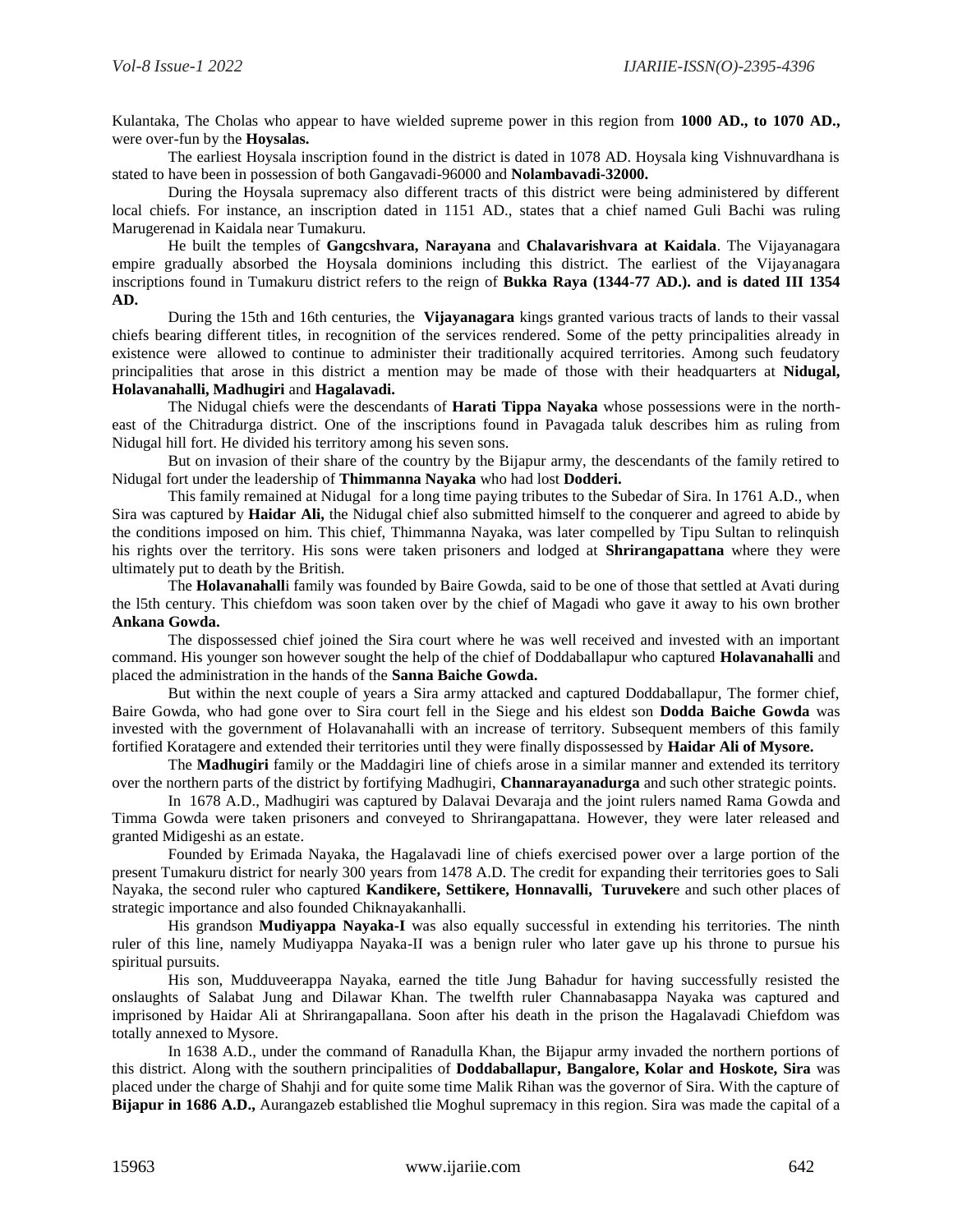new province consisting of the seven paraganas of Sira, Basavapattana, Budihal, Doddaballapur, Hoskote, Kolar and Penukonda and was placed under the charge of a Subedar or Faujdar. Kashim Khan was the first **Subedar and Dilawar Khan (1724-56)** the last.

During this period Sira and its neighbourhood assumed considerable importance as a seat of administration and received royal patronage. Sheikh Farid for instance built a big mosque. Rustum Jung, who earned for himself the title of Bahadur built a fort and a petta.

During the same period parts of this district came to be annexed by the Wodeyars of Mysore in a phased manner as it were.

In 1650 A.D., **Kanthirava Narasaraja Wodeyar (1638-59)** made a beginning by acquiring Hebbur in Tumakuru taluk from immadi Kempe Gowda. By 1673 A.D., the kingdom of Mysore had been extended as far as Chiknayakanhalli in the north. This was followed by the conquests of **Chikka-Devaraja Wodear (1673-17).**

He is said to have captured Jadakanadurga (which he named after himself as Chikka Devarayana Durga), Maddagiri, Midigeshi, Bijjavara, Channarayadurga and several other places, "By the end of his reign except for Sira and its immediate surroundings, rest of the Tumakuru district formed part of Mysore.

These areas too were taken during the period of Haidar Ali on his conquest of Sira in 1761 and the annexation of Hagalavadi in 1776. With the fall of Tipu Sultan in 1799, this territory too passed into the hands of the British who restored it to the Wodeyars of Mysore, from which date the history of the district coincides with the history of the erstwhile Mysore State.

During the reign of **Krishnaraja Wodeyar-III (1811-31),** the State consisted of six Faujdaris and the present Tumakuru district stood included in the Maddagiri i.e., **Madhugiri,** ,,**'Faujdari.: In 1834,** these were reconstituted into four divisions and **Tumakuru** became the headquarters of Chitradurga division which encompassed the areas now included in these two districts

**CONTRACTOR** 

#### **SIDDHAGANGA**

A famous centre for pilgrimage, Siddhaganga has a temple dedicated to Siddhalingeshwara on a hillrock which is held in high esteem by devotees. At the entrance of this temple six shrines can be seen. Near this temple, amidst scenic surroundings, stands a Veerashaiva Matha.

The Matha feeds thousands of students and pilgrims daily. This is one of the important educational centres. **Shivakumara Swami's** started with 500 children at his mutt. Today, seven lakh-plus students who studied there are doctors, lawyers and engineers. That was what Shivakumara Swami had dedicated his life to - the education of the poor and the marginalised. There was no bar based on caste, creed or religion.

His mutt is more like a monastery. There are nearly 9,000 children who study in the Siddaganga institutions every year. And he gives free accommodation, free food and free education. The hostels he has built look like buildings in the North Block, and how do you think free food is provided?

Decades ago, he would go around asking people to donate rice or grains or vegetables. At that time, this was a small mutt. Most of the development (of 100-plus educational institutions) has happened during Swamiji's lifetime. Once it became a routine and people realised what he promised and what he did at the mutt, they started giving food grains and other essentials every day willingly.

Today, if these 9000 children are fed, it is because villages around the mutt have organised themselves into providing for them. There are around 3,000 villages around here - Tumkur, Hassan and Bangalore (rural) districts. Everyday three villages send truck-loads of supplies - like vegetables and foodgrains and oil - to the mutt to be delivered in the mornings.

Different dates are fixed for different villages by people themselves. They give out of love, it has become a routine for them. And people of all religions, all castes give. Such was his aura and the respect they have for him.

He started his day with a prayer at 4am to his 'ishta linga,' a small areca-sized linga held in his palm. He prayed for an hour thrice a day and though there were half a dozen temples within the mutt premises - ancient ones, more than 500 years old - he never felt the need to go there and pray.

He did not disrespect the temples, but for him, his god was in his palm, his heart. The linga icon too was just an emblem used for concentration. There is no temple, no archaka (priest), no mediator between him and God. He lived by that until his last breath.

And he has done this day in and day out for 111 years. He was ordained (to become a monk at the mutt) by the age of 25, and he lived by these principles, shown to the world by his actions. He has never discriminated between religions and castes, and never gone by such Vedic norms of impurity of women during menstruation. Women are equal in all respects, and his mutt was open to children of all castes.

He was progressive, and while other religious seers may have wanted to forward their religion, he considered humanism more important than religion. Today, when I heard about his demise, I couldn't control my tears. But I'm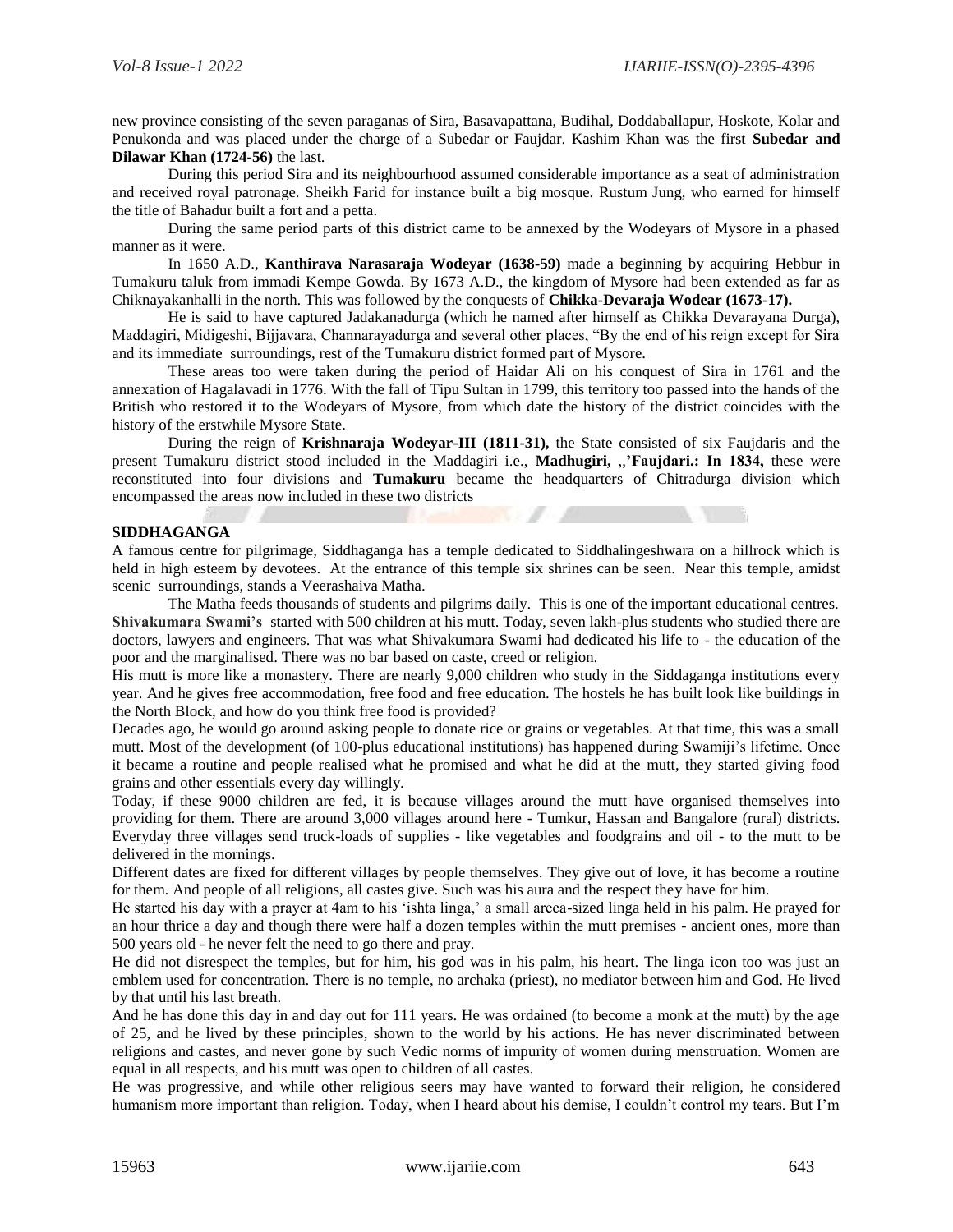glad that even in his death, people are talking about what he did and what he lived for. Even in death, he is spreading Lingayat ideals further.

# **YADIYUR**

Yadiyur was the home of a famous Veerashaiva spiritual teacher and author, Totada Siddhalinga. His samadhi stands today in the Siddhalingeswara temple which is built in Dravidian style. This temple has a Ratha (Procession car) with six stone wheels. A car festival takes place annually in March-April and lasts a fortnight. This is a pilgrimage centre for Lord Shiva's devotees.

Sri **Thontada Siddalinga Yathivarya** was a greatest Veerashaiva guru of 15th century who rekindled the **Lingayat Shaivism** movement started by the greatest Veerashaiva philosophers or Sharanas namely **Allama Prabhu, Basavanna,** the founder of the movement, and **Akka Mahadevi, Channabasavanna etc in 12th Century C.E.** by establishing Anubhava Mantapa.

It is the first religious parliament in the world whose literal meaning is "mansion of experience", and was an academy of mystics, saints and philosophers of the lingayat faith in the 12th century. It was the fountainhead of all religious and philosophical thought pertaining to the lingayat.

It is the first religious parliament in the world whose literal meaning is "mansion of experience", and was an academy of mystics, saints and philosophers of the lingayat faith in the 12th century. It was the fountainhead of all religious and philosophical thought pertaining to the lingayat.

**Thontada Siddhalinga Yati Shivayogi (c.l5th century,** Post Shaivism Bhakti Movement ) occupies a very important place in the Lingayat religious history. He was a great visionary who reestablished the tenets of Anubhavamantapa of the twelfth century by dissemmiating the philosophy of shatsthala and ascending the shoonya peetha made famous by **Allamaprabhu.**

Siddalinga's life and achievements have been recorded in the vachanas, narratives and inscriptions. It is an indication of his influence that there are many mutts, temples and tombs throughout the length and breadth of Karnataka.

**Tontada Siddhesavara** (or Siddhalinga Yati), a noted Shaiva saint and guru of King Virupaksha Raya II, started a revival. In 1560, another veerashaiva saint, **Virakta Tontadarya** made the life of Tontada Siddhesavara the central theme in his writing "Siddhesvara Purana".

Sri Siddalingeshwara Swamy a great revered Sharana Saint in the path of Lingayatha Shiva Sharana Parampare of diffusion of Thatva of Life called VACHANAS. He travelled far and wide preaching Sharana faith which is predominantly praying with **ISHTA LINGA** (atma linga). He is believed to have traveled in the whole country with a huge band of followers preaching Veerashaivism and principles of love, compassion and brotherhood.

He was not born out of Womb, appeared as a baby to Mallikarjuna and Jnanambe who had no hereditary successor. At his life time he had performed 12 years of penance at a garden (Thota) and hence recognized as **Thontada Siddalingeshwara Swamy.**

Haradanahalli of Chamarajanagar district was his birth place. Mallikarjuna was his father and Jnaanambe was his mother. Trading was the occupation of the family. Gosala Chennabasaveshwara was his guru.

Since He performed 12 years of penance at a garden belongs to Vokkaligara Nambiyana (Thota) and hence came to be known as Thontada Siddalingeshwara Swamy.

He visited Siddhagange, The Siddaganga matha or monastery is said to be founded by Sri Thontada Siddalingeswara to spread Lingayatism. Sri Tontada Siddalingeshawara Yativarya made a revolutionary contribution to the development of **Siddaganga Mutt.**

Later he moved to Yediyur and stayed there until the end of his life. Though Gosala Siddeshwara is considered to have established Siddaganga Mutt, Sri Sri Tontada Siddalingeshwara Yativarya is regarded as its first Head.

Most of the daily, monthly and annual rituals and the cart festival are since then held in his name. After few years he moved on to Yediyuru on the banks of Nagini river and stayed at the stone mutt built by Chennaveerappa of Danivasa village.

He headed the Murugi Mutha and had a large following of disciples some of who wrote on Lingayat faith and philosophy. He conferred Niranjana status to Bolubasava and then attained liberation.

Hence Yediyuru is deemed to be a seat of awakened spiritual consciousness. His major contribution was that he inspired his disciples to collect and compile and edit the vachana literature by Basava and others. Sri Sri Thontada Siddalinga Yati has contributed 701 vachanas.

They have Mahaalingaguru Shivasiddeshwaraprabhuve as his signature. They are contained in the volume Satsthala Jnaanasaramritha. As the title indicates they define the feature of sathala – principle. He has written Epic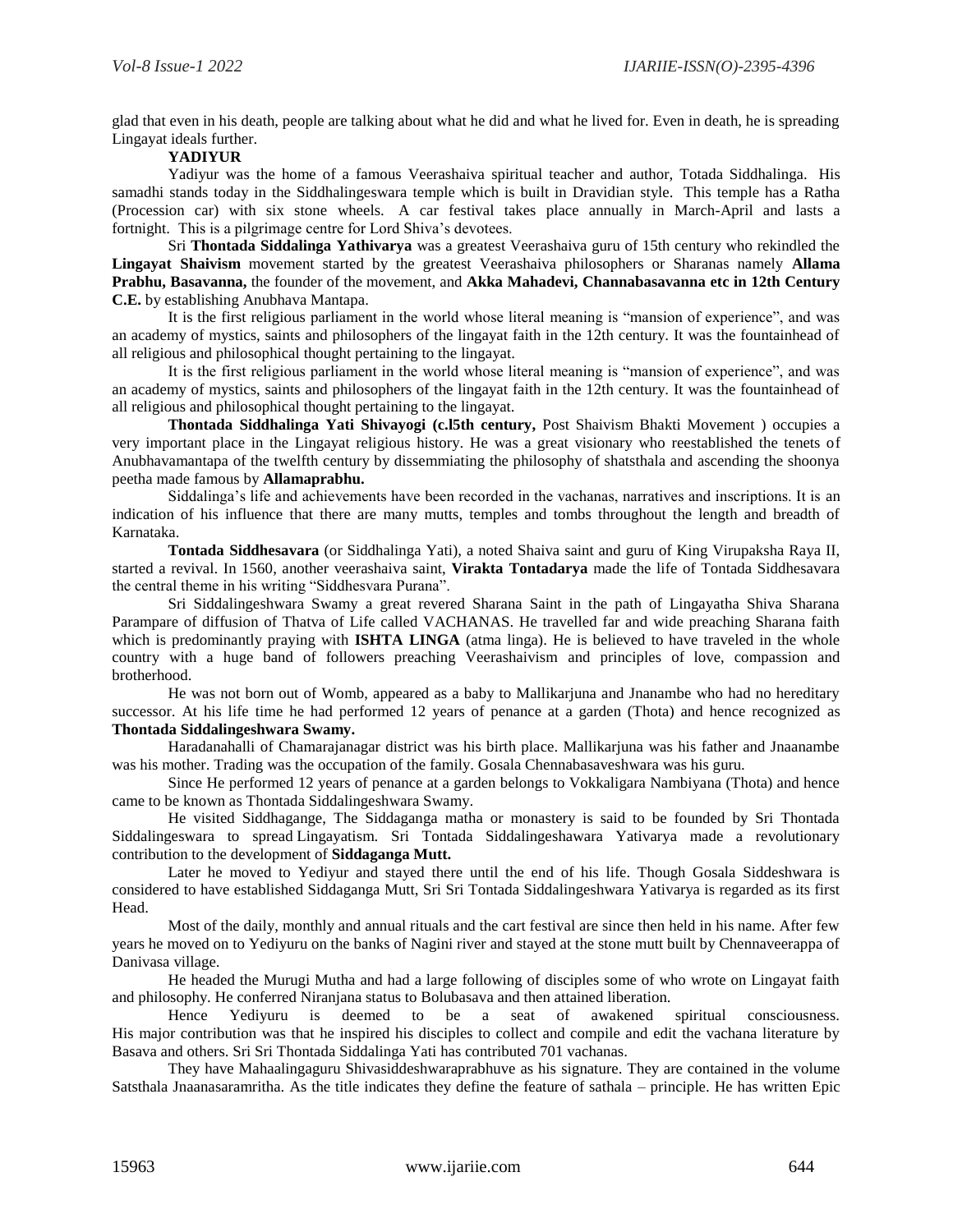book titled "Shathsthala Jnaanasaramritha" containing 701 Vachanas (Poems) which are directing Sthalas (route) to attain Linga Ikya i.e. involvement for enlightenment or Salvation.

He travelled far and wide, preached eternal truth and performed many miracles for scores of people irrespective of their caste or creed. His life and values held by him demonstrated the divine powers attained by him to heal the sick and suffering. He is regarded as one of the greatest Saints of the Sharana Sect in the Hindu religion.

**Yediyur Siddhalingeshwara** Temple is a very famous Hindu pilgrimage centre situated in Yedeyur Village, Kunigal Town of Karnataka State in India. it contains Nirvikalpa Shivayoga Samadhi of Tontada Siddalinga, a Great revered Veerashaiva Saint.

On the 7th Day of the commencement of the Hindu calendar (Ugadi), jathra is performed to mark the attaining of the Samadhi of Sri Siddhalingeshwara. The temple has a large wooden Chariot (Ratha). The car festival is held on the 7th lunar day of the bright fortnight of Chaitra Masa (March-April).

Also At the basement of the main sanctum of yediyur temple, there is a small shrine of Sri Veerabhadra Swamy who also looked upon with great respect and worshipped by people, similar to Sri Siddhalingeshwara Swamy.

## **Goravanahalli MahaLakshmi Temple**

About 30Km from Tumakuru in Koratagere taluk there is a famous Lakshmi Temple whose idol is said to be self originated , there will be special poojas which will be performed on fridays.

#### **SIRA**

About 50 kms from Tumakuru, Sira was founded by Rangappa Naik. Later, Sira was Conquered by Ranadullah Khan, a general in Bijapur army. After the conquest, Malik Hussain was appointed Sira's Governor.

After the Bijapur kingdom fell to Aurangzeb, Dilawar Khan was appointed governor of Sira. He then built a fine palace here which is said to have inspired the palaces of Bangalore and Srirangapatna.

He also laid out a beautiful garden that is said to have been the model for the Lalbagh Garden at Bangalore. Located in Sira is the **Juma Masjid** and the tomb of **Malik Rihan** Made from hewn stone, both these structures are fine examples of Saracenic architecture. Another monument worth seeng is the **Ibrahim Rauza** that contains many tombs. Built in the Hindu style of architecture, except for its minarets, this building has cornices and doorways with hindu motifs.

# **TURUVEKERE**

About 12 Km, South of the **Banasandra** railway station. Turuvekere was once an 'Agrahara' or 'Rent Free Village' granted to scholarly brahmins in the 13th century A.D.

Turuvekere boasts of many fine Hoysala temples. The temple of Channakeshava is one of them. It was built by Mahadandanayaka Somanna who also built the famous Somnathpur temple.

The **Gangadhareshwara** temple at Turuvekere has a Shivalinga with serpent hoods carved in a single piece of stone and is considered an example of fine sculpting. This temple also a bull finely carved in horne blend, which has retained its shine even today. To the east of the Gangadhareshwara temple is a large soapstone bell, the when tapped emits a metallic sound. The **Moole Shankareshwara** temple located in this village was built during the hoysala rule in 1260 AD.

#### **SIBI**

Situated on the Tumakuru Sira Road at distance of 30 kms from Tumakuru, this village contains a beautiful temple of **Narasimha.** The terrakota and frescoes of this temple are of 18th century.

# **KAIDALA**

Originally named Kridapura, Kaidala acquired its present name because of a supernatural incident believed to have taken place here, connected with the legendary sculptor Jakanchary. A flaw was pointed out in masterpiece by this sculptor by another young sculptor called Dankana.

This resulted in the senior sculptor cutting off his right hand. On building the kaidala keshava temple, Jakanchary's lost hand was restored and hence the name Kaidala (Kai means Hand in Kannda). To his great surprise, Jakanachary later found that Dankana was his own son.

This beautiful Keshava temple in the Dravidian style contains a 5 feet 6 inches tall figure of channigaraya.

# **Aralaguppe**

Is a place in Tumakuru districtt., 6 km from Banasandra railway station where there is a famous Kalleshwara temple in the Ganga-Nolamba style of the 9th century A.D. Its ceiling has wonderful dancing Shiva sculpture with musical accompanists and eight Dikpalas surrounding him with all their paraphernalia.

There is a **Chennakeshava temple** of the Hoysala style. The image of Vishnu in the garbhagriha is magnificent. There are four Ganga temples at the place.